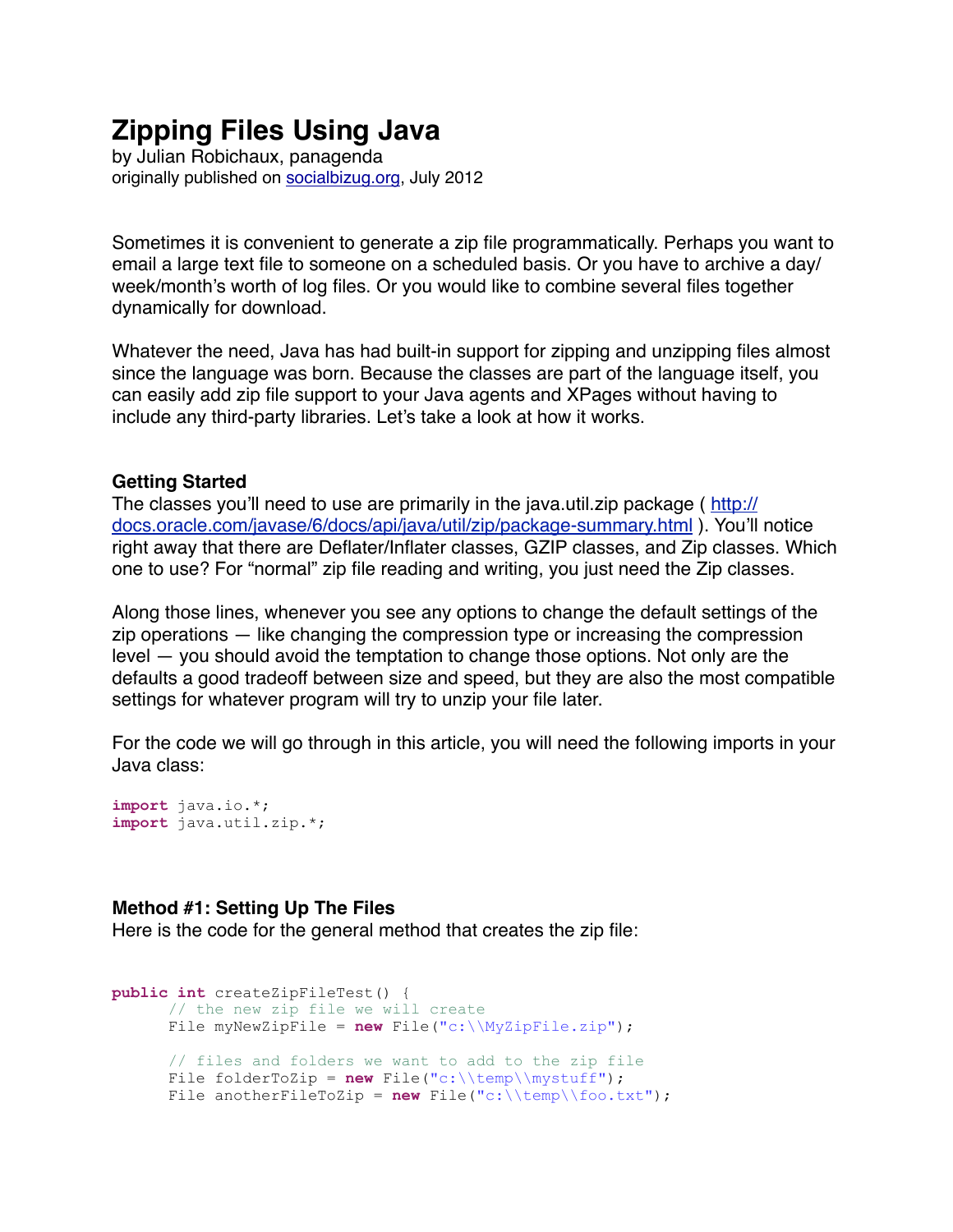```
\text{int count} = 0; ZipOutputStream out = null; 
 String folderBase = folderToZip.getAbsolutePath(); 
 String fileBase = anotherFileToZip.getParent(); 
try { 
       // set up the zip stream and add the files
       out = new ZipOutputStream(new FileOutputStream(myNewZipFile)); 
       count += addToZip(folderToZip, out, folderBase); 
       count += addToZip(anotherFileToZip, out, fileBase); 
 } catch (Exception e) { 
       // you really should log this or something...
       e.printStackTrace(); 
 } finally { 
       // make sure the zip stream gets closed properly
       try { out.close(); } catch (Exception ignored) {} 
 } 
// return the total number of files we added to the zip file
return count;
```
The method starts out by just defining the zip file we will end up with, and the files and/ or folders we will be zipping up. If the zip file already exists, it will be overwritten. Normally this information would probably be a parameter for the method call, but we're just doing an example.

We are figuring out the base directories (folderBase and fileBase) because all the file references inside the zip file have to be relative path references rather than absolute path references. You will see in the next method how this works, and why we pass this in instead of computing it dynamically when we add the files.

In the try/catch block we set up the ZipOutputStream, which is just a special OutputStream that compresses file entries as they are written to it, and it computes all the extra header information used by the zip file format. The "addToZip" calls use the method we will see below that actually adds files and folders to the ZipOutputStream.

After that, we close the ZipOutputStream in a finally block to make sure the zip file is properly closed, and we return the total number of files that were added to the new zip file.

Simple, right? Next up is the "addToZip" method.

}

## **Method #2: Adding Files To The New Zip File**

Here is the code for actually adding files and folders to the ZipOutputStream: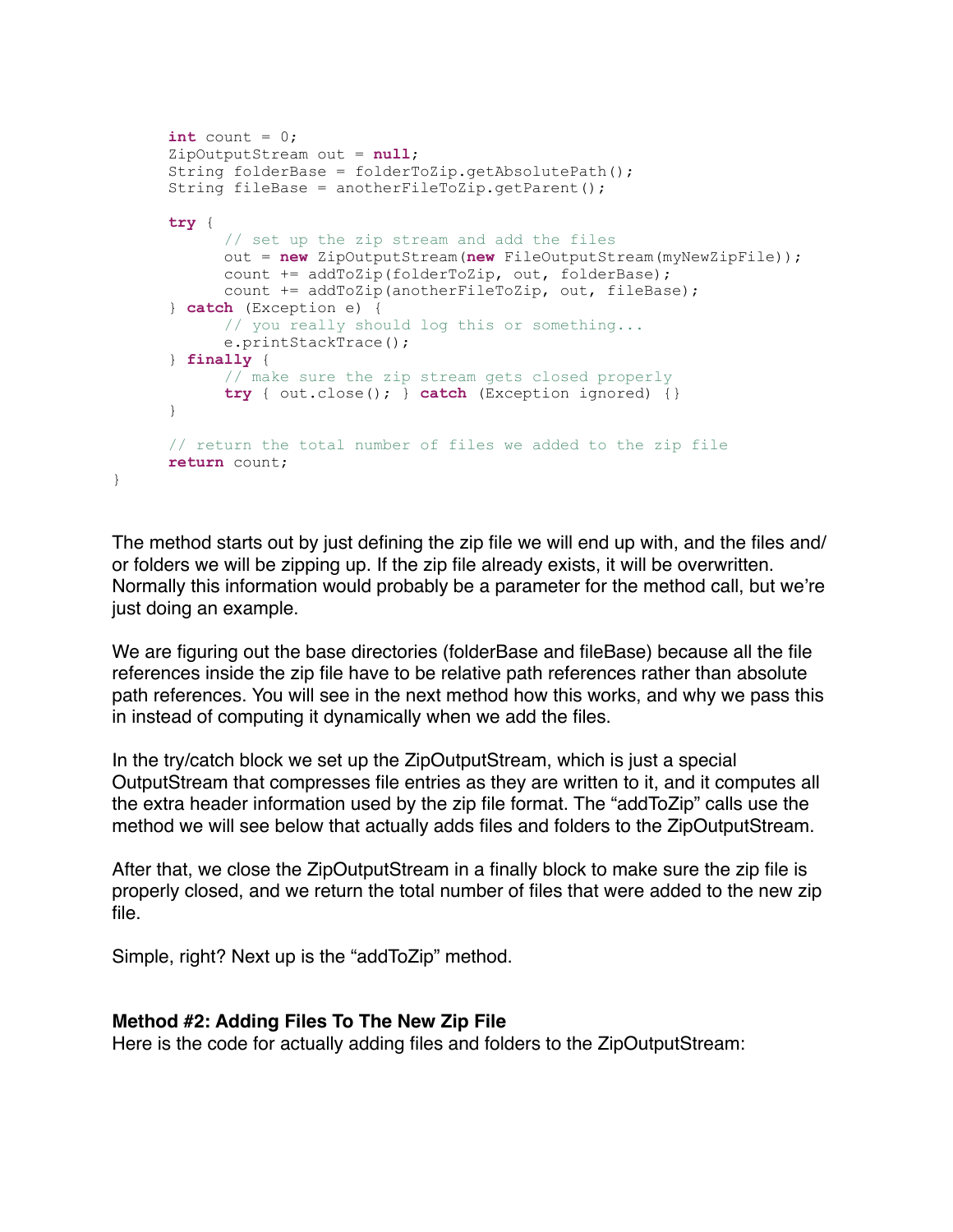```
public int addToZip(File fileOrFolder, ZipOutputStream zip, String baseDir) 
throws IOException { 
      int count = 0;
      // get an array of files to add to the zip file
      File[] files = {fileOrFolder};
      if (fileOrFolder.isDirectory()) { files = fileOrFolder.listFiles(); } 
      // add each file, one at a time
      for (int i = 0; i < files.length; i++) {
            File file = files[i];
             if (file.isDirectory()) { 
                   // call this method recursively for subfolders
                   count += addToZip(file, zip, baseDir); 
             } else { 
                   // IMPORTANT: the ZipEntry file name must use "/", not "\".
                   // Also it must be a relative path, not an absolute one.
                   String name = 
file.getAbsolutePath().substring(baseDir.length()); 
                  name = name.replace('\\', '/');
                   while (name.startsWith("/")) { 
                       name = name.substring(1); } 
                   // set up the new zip entry
                   ZipEntry zipEntry = new ZipEntry(name); 
                   zipEntry.setTime(file.lastModified()); 
                   zip.putNextEntry(zipEntry); 
                   // read the file into the zip entry
                   int bufferSize = 2048; 
                   byte[] buffer = new byte[bufferSize]; 
                  int len = 0; BufferedInputStream in = new BufferedInputStream( 
                              new FileInputStream(file), bufferSize); 
                  while ((len = in.read(buffer, 0, bufferSize)) != -1) {
                         zip.write(buffer, 0, len); 
 } 
                   in.close(); 
                   // don't forget to close the entry when you're done
                   zip.closeEntry(); 
                   count++; 
 } 
       } 
      // this will return the total number of files we added
      return count; 
}
```
We start off by creating an array of files to add to the zip file. If the "fileOrFolder" parameter is just a file, this will be an array with a single entry; if it's a folder, this will be an array of all the files and subfolders in that folder.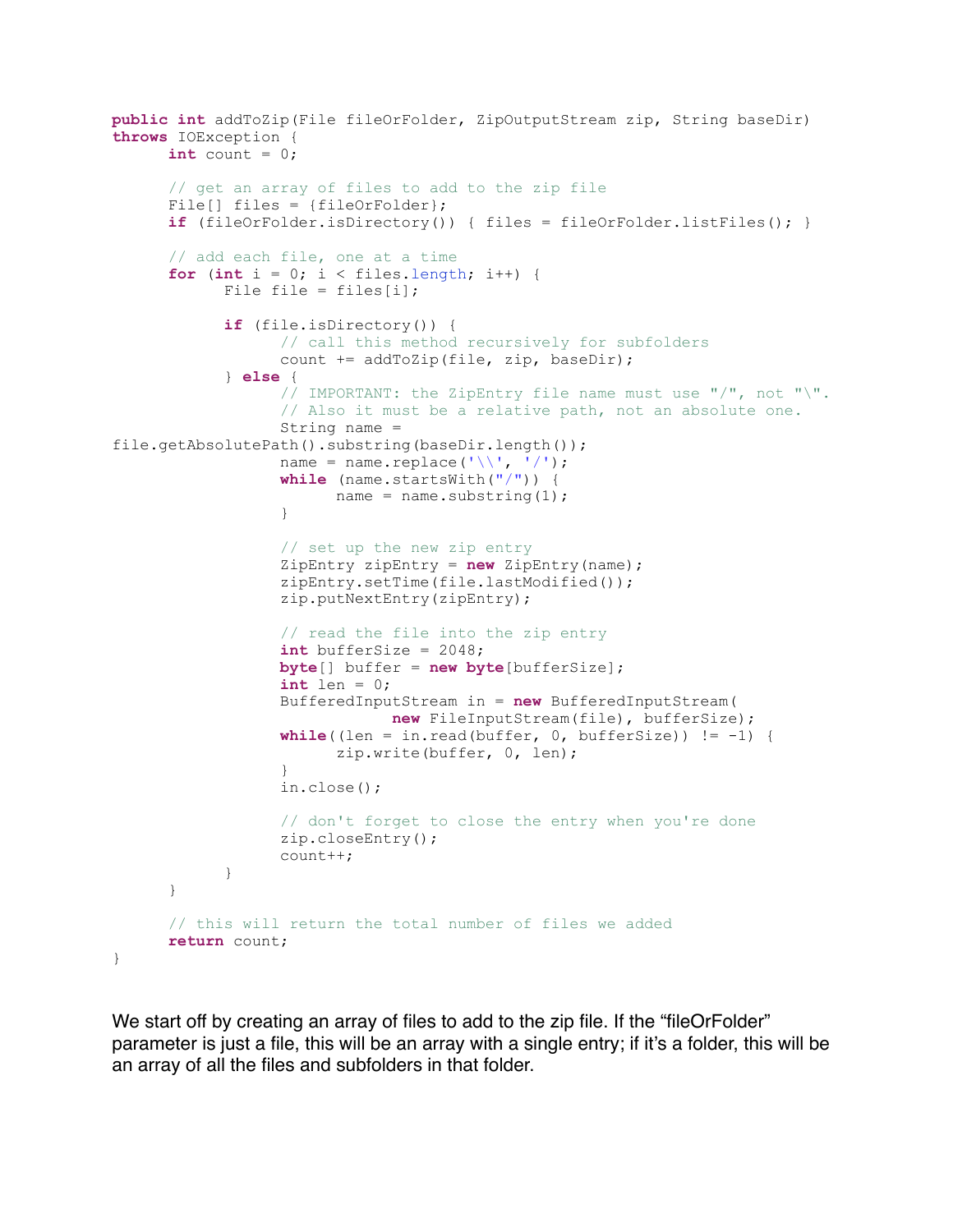As we go one-by-one through the array of files, the first thing we look at is whether or not each Java File reference is a single file or a folder — Java uses the same "File" object for both, but we need to treat them differently. If it's a folder, we can make a recursive call to this method to zip up the files in this folder (and any subfolders will also trigger recursive calls within the recursive call… fun!).

This also explains why we passed the base directory in as a parameter instead of computing it from the file reference. If we were computing the base directory, it would get recomputed again during the recursive calls, which means we would lose the subfolder names. Since we passed it in and reuse it on the recursive calls, the relative paths of subfolders will be correct. If that doesn't make sense don't worry; it works.

The main block of code in this method is (not surprisingly) the part that actually adds a file to the ZipOutputStream. When we create the "name" string, we take the full file path of the file we are zipping, and then make that path relative to the baseDir we were given. For example, if the baseDir is "c:\temp" and the file is "c:\temp\foo.txt", the relative name we use will be "foo.txt". If the file is "c:\temp\somefolder\foo.txt" then the relative name will be "somefolder/foo.txt".

There are two important things here. First, the relative name should NOT start with "\" or "/". Second, all the backslash characters ("\") used in Windows paths MUST be changed to front slashes ("/"). If you don't take care to do both these things, you can end up with a zip file that other programs might not be able to open properly.

After that we create a new ZipEntry using the relative name we calculated, and then we set the timestamp on that ZipEntry to the lastModified time of the file and add the ZipEntry to the ZipOutputStream. From there, it's the standard Java process of reading from an InputStream (the file we are adding to the zip) and writing to an OutputStream (the zip file itself).

Note that we don't write to the ZipEntry and then add the entry to the ZipOutputStream. Instead, the process is: create the entry, add to the stream, write to the stream, close the entry. This might be counter-intuitive — you might think you're supposed to write to the entry and then add the whole thing to the stream — but that's just how it works.

After the ZipEntry has been closed, the file has successfully been added to our ZipOutputStream.

#### **Suggested Changes and Improvements**

As with most example code, there are probably a few changes you might want to make before you use it in production. For example:

- Add a flag to indicate whether or not you want to add subfolders.
- Add a flag to indicate whether or not you should overwrite the zip file if it already exists.